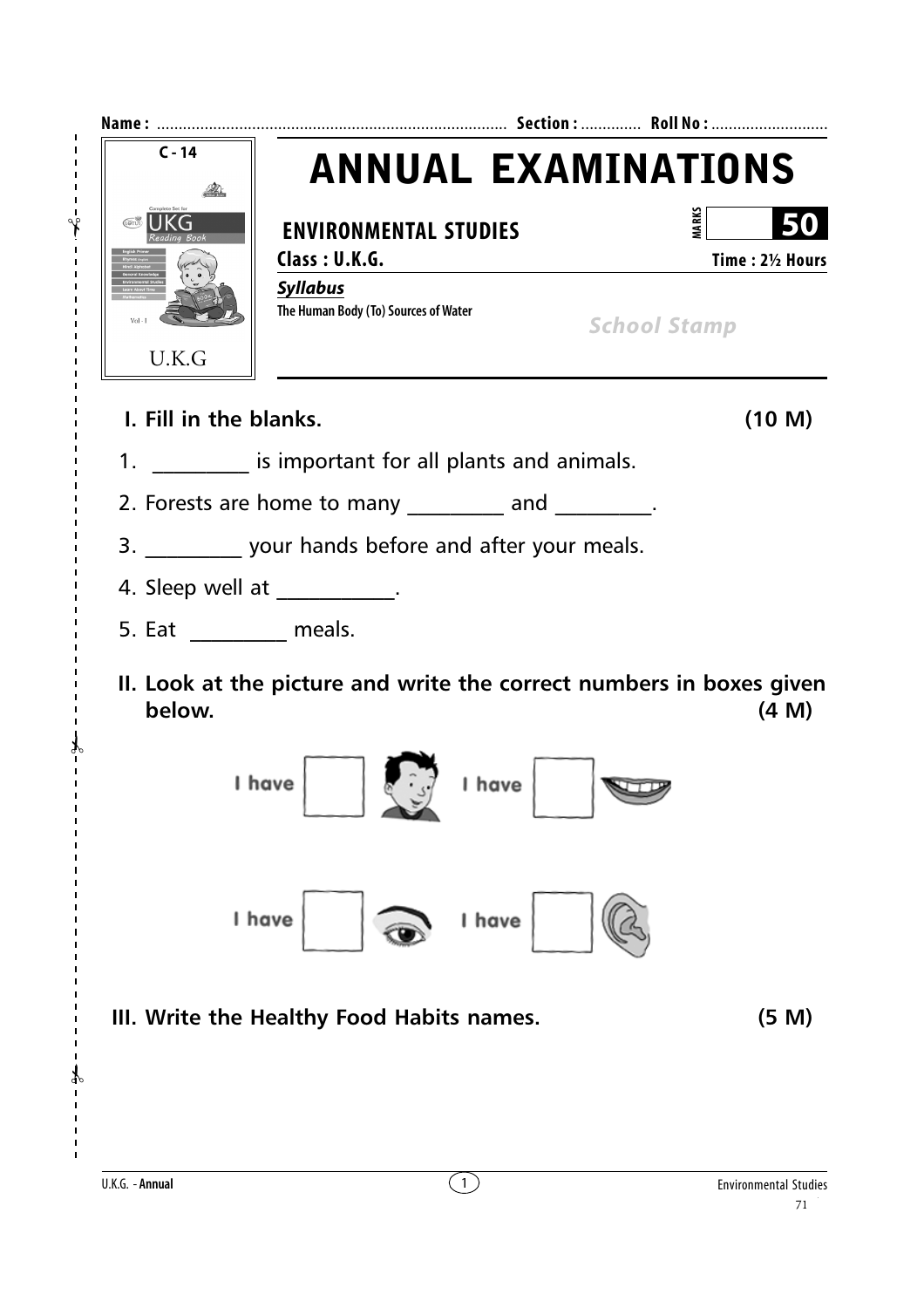**IV. Look at these pictures below. Can you find out what these people are doing ? Tick the right answer. (4 M)**



**V. These are some objects that we use to keep ourselves clean. Can you match them correctly ? (3 M)**